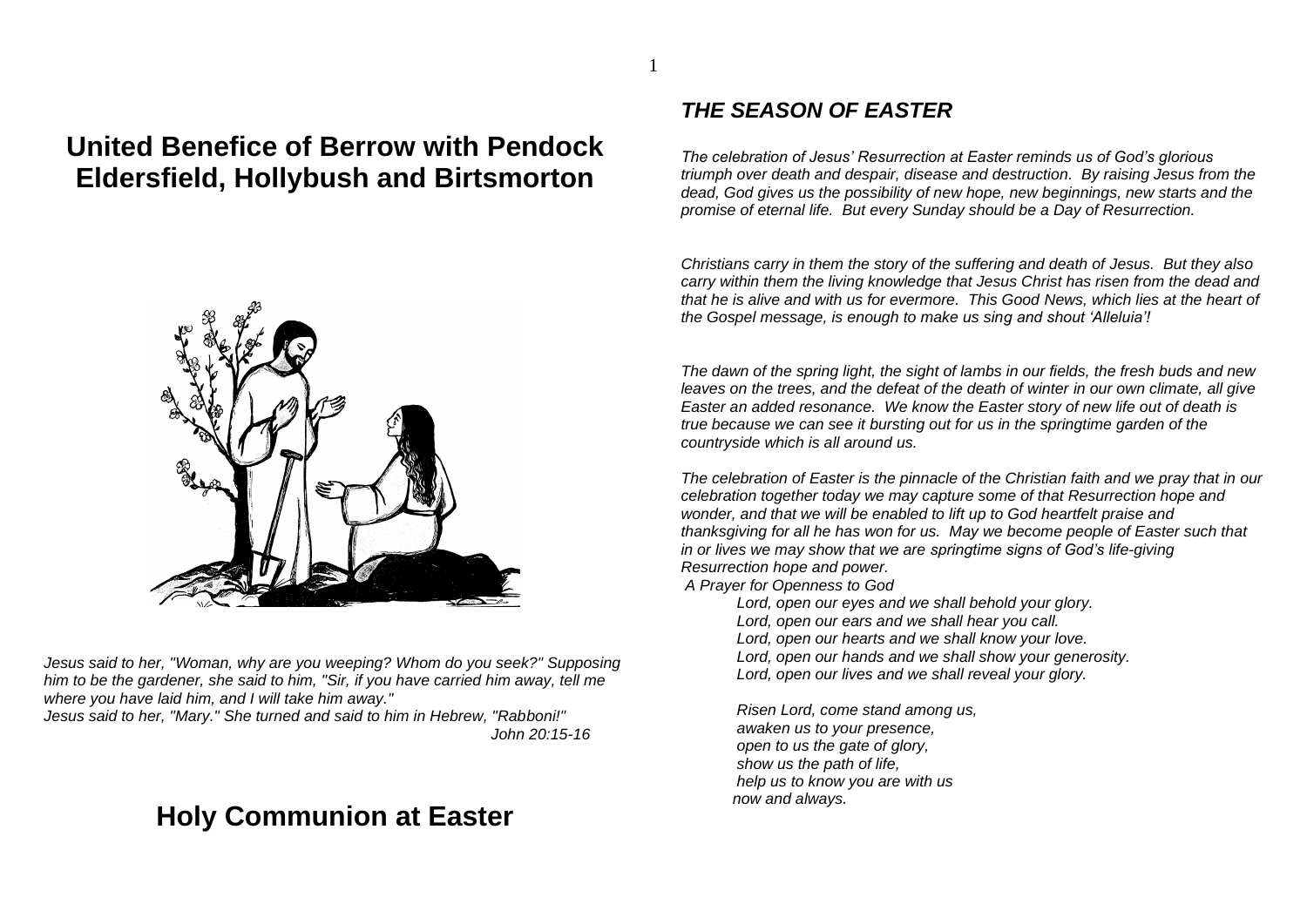# **THE WELCOME**

# **THE FIRST HYMN**

Alleluia, alleluia, hearts to heaven and voices raise Sing to God a hymn of gladness, sing to God a hymn of praise

He, who on the cross a victim for the world's salvation bled Jesus Christ, the King of glory now is risen from the dead.

Christ is risen, Christ, the first fruits of the holy harvest field Which will in all it's full abundance at his second coming yield

Then the golden ears of harvest will their heads before him wave

Ripened by his glorious sunshine from the furrows of the grave.

The Lord be with you **and also with you**.

Alleluia, Christ is risen! **He is risen indeed. Alleluia!**

# **Almighty God,**

**to whom all hearts are open, all desires known, and from whom no secrets are hidden: cleanse the thoughts of our hearts by the inspiration of your Holy Spirit, that we may perfectly love you, and worthily magnify your holy name;**

**through Jesus Christ our Lord. Amen.**

# **THE CONFESSION AND ABSOLUTION**

Christ our Passover lamb has been sacrificed for us. Let us therefore rejoice by putting away all malice and evil and confessing our sins with a sincere and true heart.

**Almighty God, our heavenly Father, we have sinned against you and against our neighbour, in thought and word and deed, through negligence, through weakness, through our own deliberate fault. We are truly sorry, and repent of all our sins. For the sake of your Son Jesus Christ, who died for us, Forgive us all that is past; and grant that we may serve you in newness of life to the glory of your name. Amen.**

Almighty God, who forgives all who truly repent, have mercy upon you, pardon and deliver you from all your sins, confirm and strengthen you in all goodness, and keep you in life eternal; through Jesus Christ our Lord. **Amen.**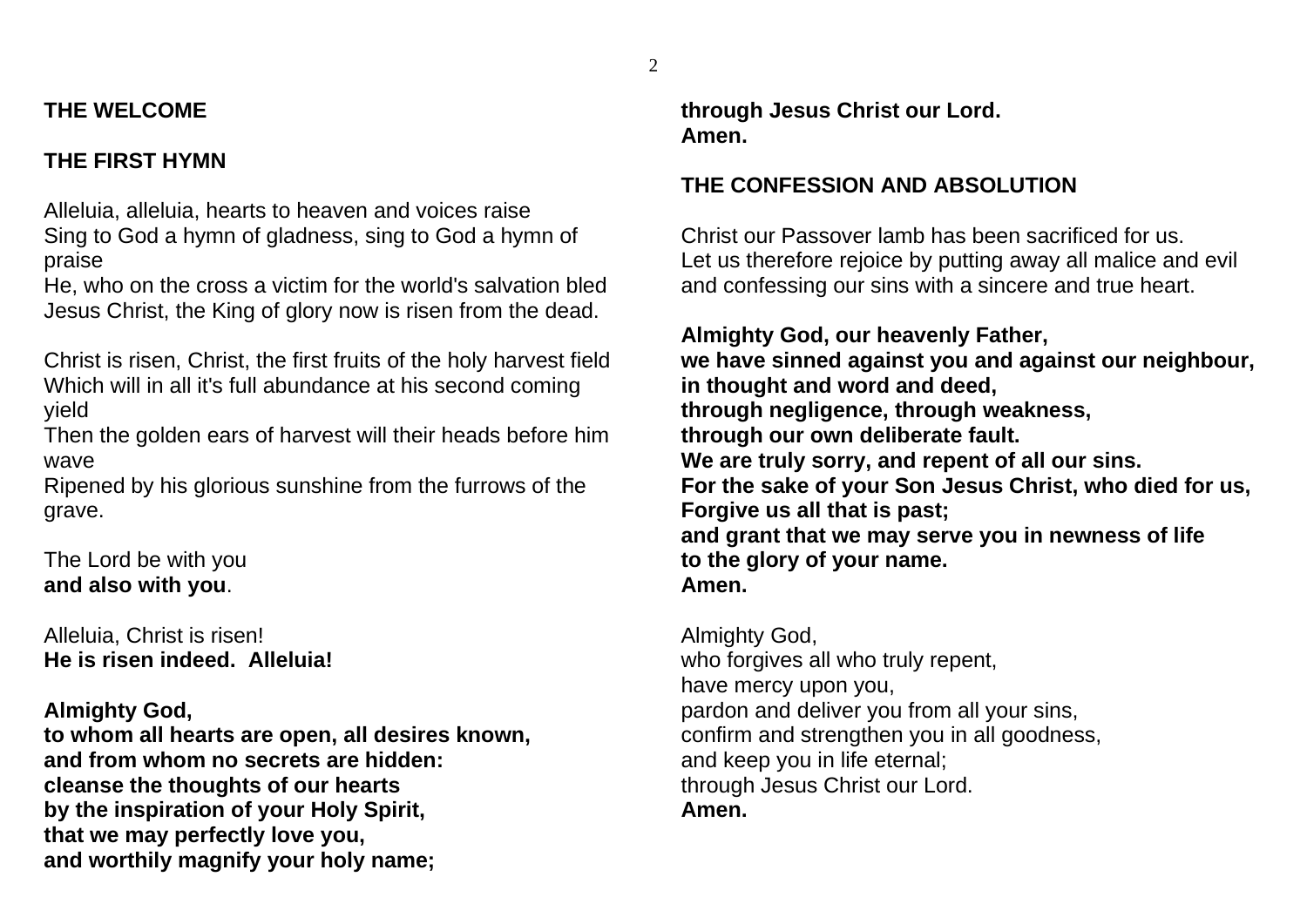#### **THE GLORIA IN EXCELSIS**

**Glory to God in the highest; and peace to his people on earth, Lord God, heavenly King, almighty God and Father, we worship you, we give you thanks, we praise you for your glory. Lord Jesus Christ, only Son of the Father, Lord God, Lamb of God, you take away the sin of the world: have mercy on us; you are seated at the right hand of the Father: receive our prayer. For you alone are the Holy One, you alone are the Lord, you alone are the Most High, Jesus Christ, with the Holy Spirit, in the glory of God the Father. Amen.**

# **THE COLLECT**

*We sit to hear the Bible readings*

# **THE OLD TESTAMENT AND EPISTLE READINGS**

*At the end of the Readings the Reader says:* 

This is the word of the Lord. **Thanks be to God.**

# **THE GRADUAL HYMN**

Be thou my vision, O Lord of my heart; be all else but naught to me, save that thou art be thou my best thought, in the day or the night, both waking or sleeping, thy presence my light.

Be thou my wisdom, be thou my true word; be thou ever with me and I with thee Lord; be thou my great Father, and I thy true son; be thou in me dwelling, and I with thee one.

High King of heaven, thou heaven's bright Sun, O grant me it's joys after vict'ry is won; great Heart of my own heart, whatever befall, Still be thou my vision, O Ruler of all.

# **THE GOSPEL READING**

I am the first and the last says the Lord, and the living one*;* I was dead, and behold I am alive for evermore*.* **Alleluia!**

Hear the Gospel of our Lord Jesus Christ according to *N*. **Glory to you, O Lord.**

*At the end of the reading:* This is the Gospel of the Lord. **Praise to you, O Christ.**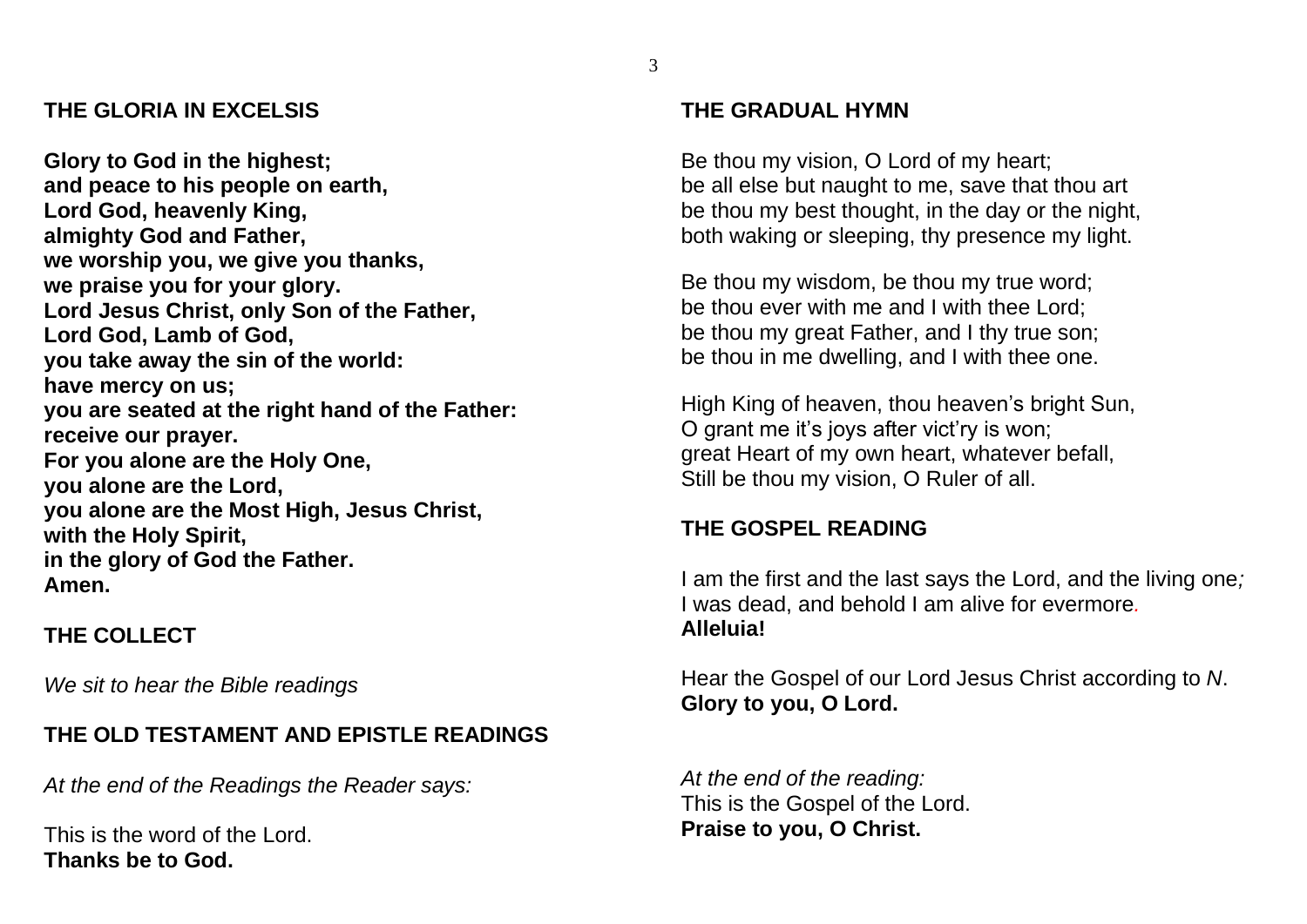#### **THE SERMON**

#### **THE CREED**

**We believe in one God, the Father, the Almighty, maker of heaven and earth, of all that is, seen and unseen. We believe in one Lord, Jesus Christ, the only Son of God, eternally begotten of the Father, God from God, Light from Light, true God from true God, begotten, not made, of one Being with the Father; through him all things were made. For us and for our salvation he came down from heaven, was incarnate from the Holy Spirit and the Virgin Mary and was made man. For our sake he was crucified under Pontius Pilate; he suffered death and was buried. On the third day he rose again in accordance with the Scriptures; he ascended into heaven and is seated at the right hand of the Father. He will come again in glory to judge the living and the dead, and his kingdom will have no end. We believe in the Holy Spirit, the Lord, the giver of life, who proceeds from the Father and the Son,**

**who with the Father and the Son is worshipped and glorified, who has spoken through the prophets. We believe in one holy catholic and apostolic Church. We acknowledge one baptism for the forgiveness of sins.**

**We look for the resurrection of the dead, and the life of the world to come. Amen.**

#### **THE PRAYERS OF INTERCESSION**

*After each petition the Intercessor says:*

Lord, in your mercy **hear our prayer.**

*At the end of the prayers:*

Merciful Father, **accept these prayers for the sake of your Son, our Saviour Jesus Christ. Amen.**

#### **THE PEACE**

The risen Christ came and stood among his disciples and said, 'Peace be with you.' Then were they glad when they saw the Lord. Alleluia!

The peace of the Lord be always with you. **and also with you.**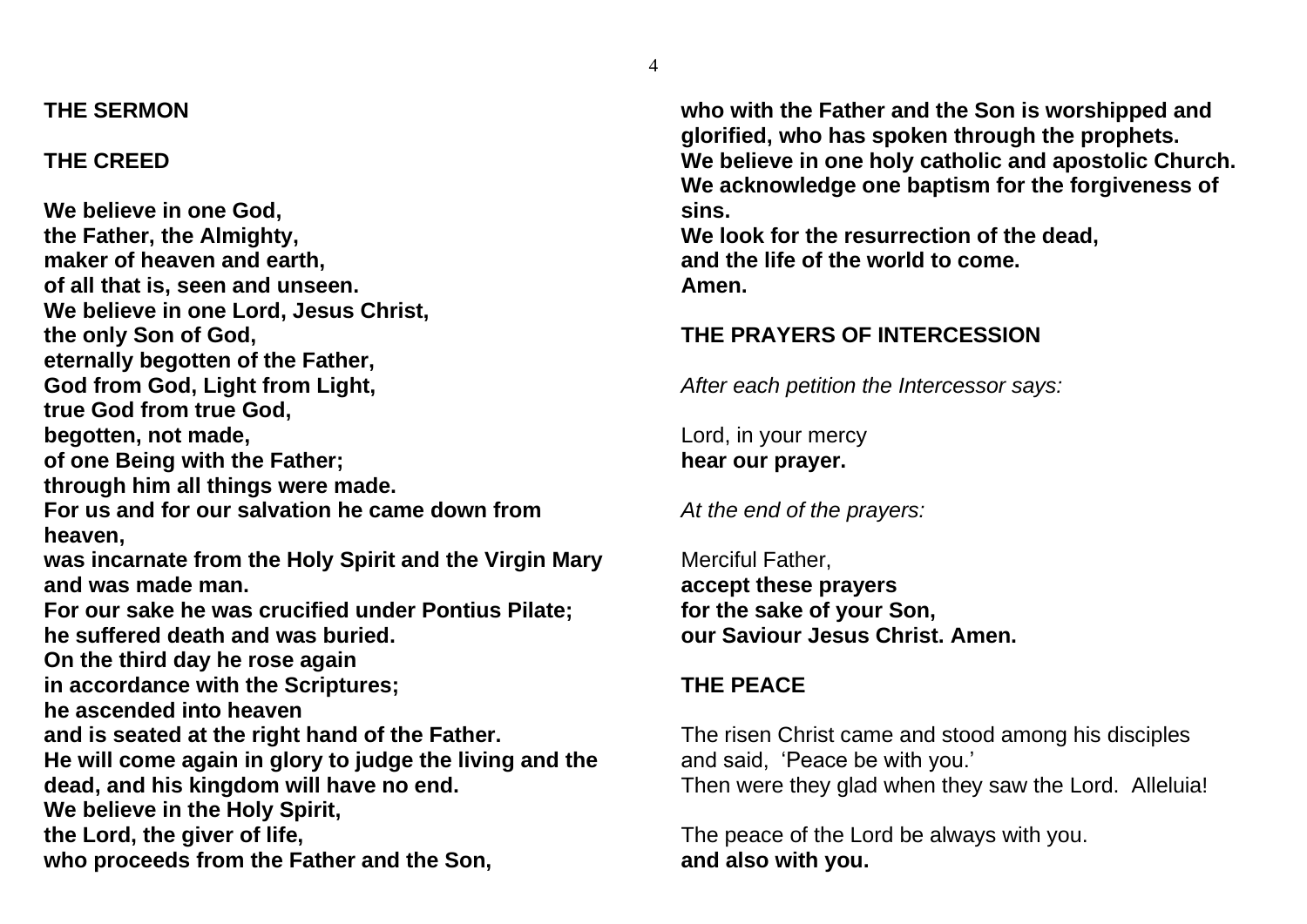#### **HYMN**

Ye choirs of new Jerusalem, your sweetest notes employ, the Paschal victory to hymn in strains of holy joy.

Triumphant in his glory now to him all power is given; to him in one communion bow all saints in earth and heaven.

All glory to the Father be, all glory to the Son, all glory, Holy Ghost, to thee, while endless ages run.

#### **THE OFFERTORY PRAYER**

Wise and gracious God, you spread a table before us; nourish your people with the word of life and the bread of heaven.

**Amen**

# **THE EUCHARISTIC PRAYER**

The Lord be with you. **And also with you.**

Lift up your hearts. **We lift them to the Lord.**  Let us give thanks to the Lord our God. **It is right to give thanks and praise.**

Let us pray

It is indeed, right, our duty and our joy, always and everywhere to give you thanks, almighty and eternal Father, and in these days of Easter to celebrate with joyful hearts the memory of your wonderful works.

For by the mystery of his passion Jesus Christ, your risen Son, has conquered the powers of death and hell and restored in men and women the image of your glory.

He has placed them once more in paradise and opened to them the gate of life eternal. And so, in the joy of this Passover, earth and heaven resound with gladness, while angels and archangels and the powers of all creation sing for ever the hymn of your glory:

**Holy, holy, holy Lord, God of power and might, heaven and earth are full of your glory. Hosanna in the highest; Blessed is he who comes in the name of the Lord. Hosanna in the highest.**

 Accept our praises, heavenly Father, through your Son our Saviour Jesus Christ,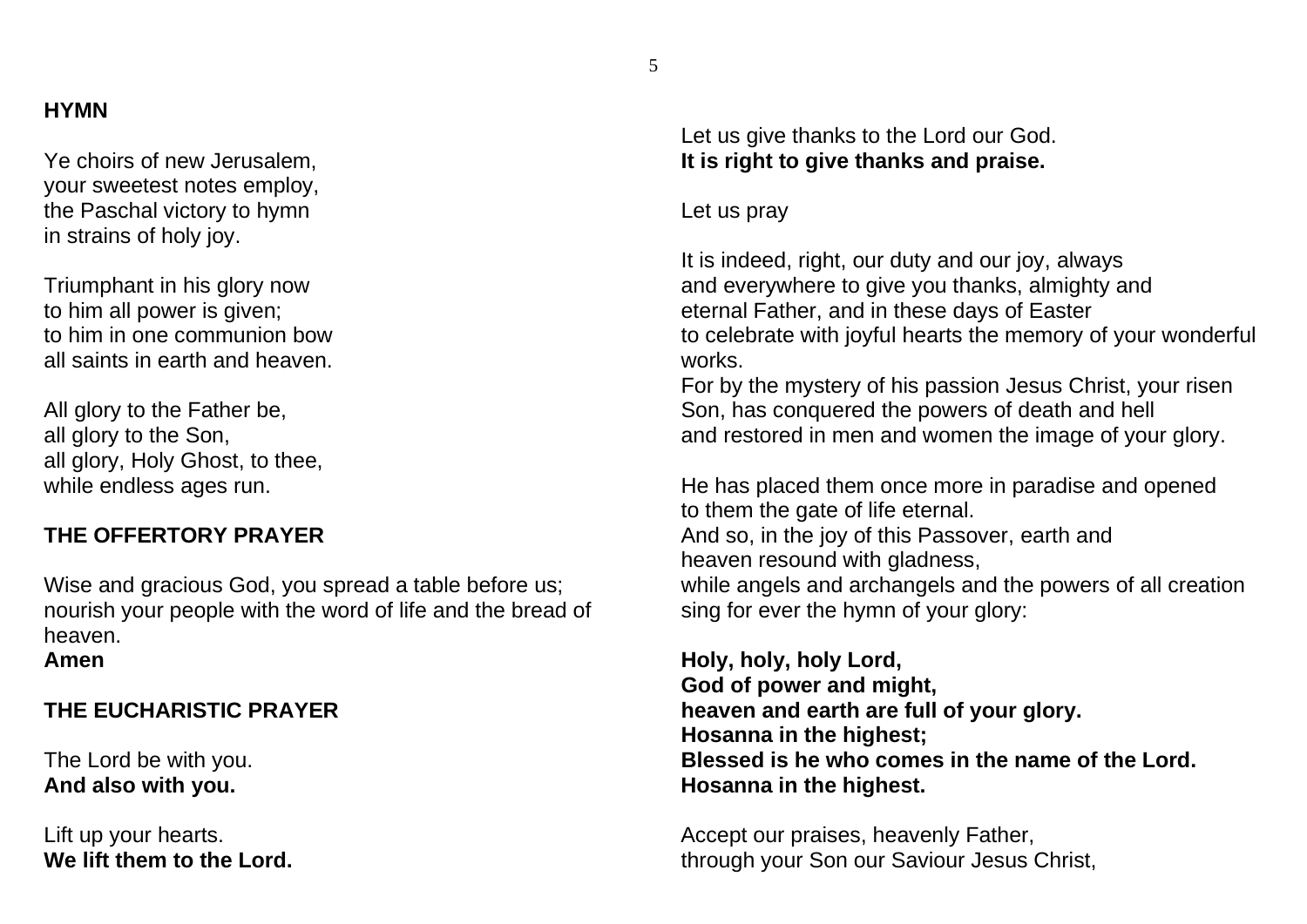6

and as we follow his example and obey his command, grant that by the power of your Holy Spirit these gifts of bread and wine may be to us his body and his blood;

who, in the same night that he was betrayed, took bread and gave you thanks; he broke it and gave it to his disciples, saying: 'Take, eat; this is my body which is given for you; do this in remembrance of me'.

In the same way, after supper he took the cup and gave you thanks; he gave it to them, saying, 'Drink this, all of you; this is my blood of the new covenant, which is shed for you and for many for the forgiveness of sins Do this, as often as you drink it, in remembrance of me'.

Therefore, heavenly Father, we remember this offering of himself made once for all upon the cross, we proclaim his mighty resurrection and glorious ascension; we look for the coming of your kingdom, and with this bread and this cup we make the memorial of Christ your Son our Lord.

**Dying you destroyed our death, rising you restored our life: Lord Jesus, come in glory.**

Accept through him, our great high priest, this our sacrifice of thanks and praise;

and as we eat and drink these holy gifts in the presence of your divine majesty,

renew us by your Spirit, inspire us with your love and unite us in the body of your Son, Jesus Christ our Lord. Through him, and with him, and in him, by the power of the Holy Spirit, with all who stand before you in earth and heaven, we worship you, Father almighty, in songs of everlasting praise: **Blessing and honour and glory and power be yours for ever and ever. Amen.**

# **THE LORD'S PRAYER**

As our Saviour taught us, so we pray.

**Our Father, which art in heaven, hallowed be thy name; thy kingdom come; thy will be done ; in earth as it is in heaven. Give us this day our daily bread. And forgive us our trespasses, as we forgive those who trespass against us. And lead us not into temptation; but deliver us from evil; for thine is the kingdom, the power and the glory,**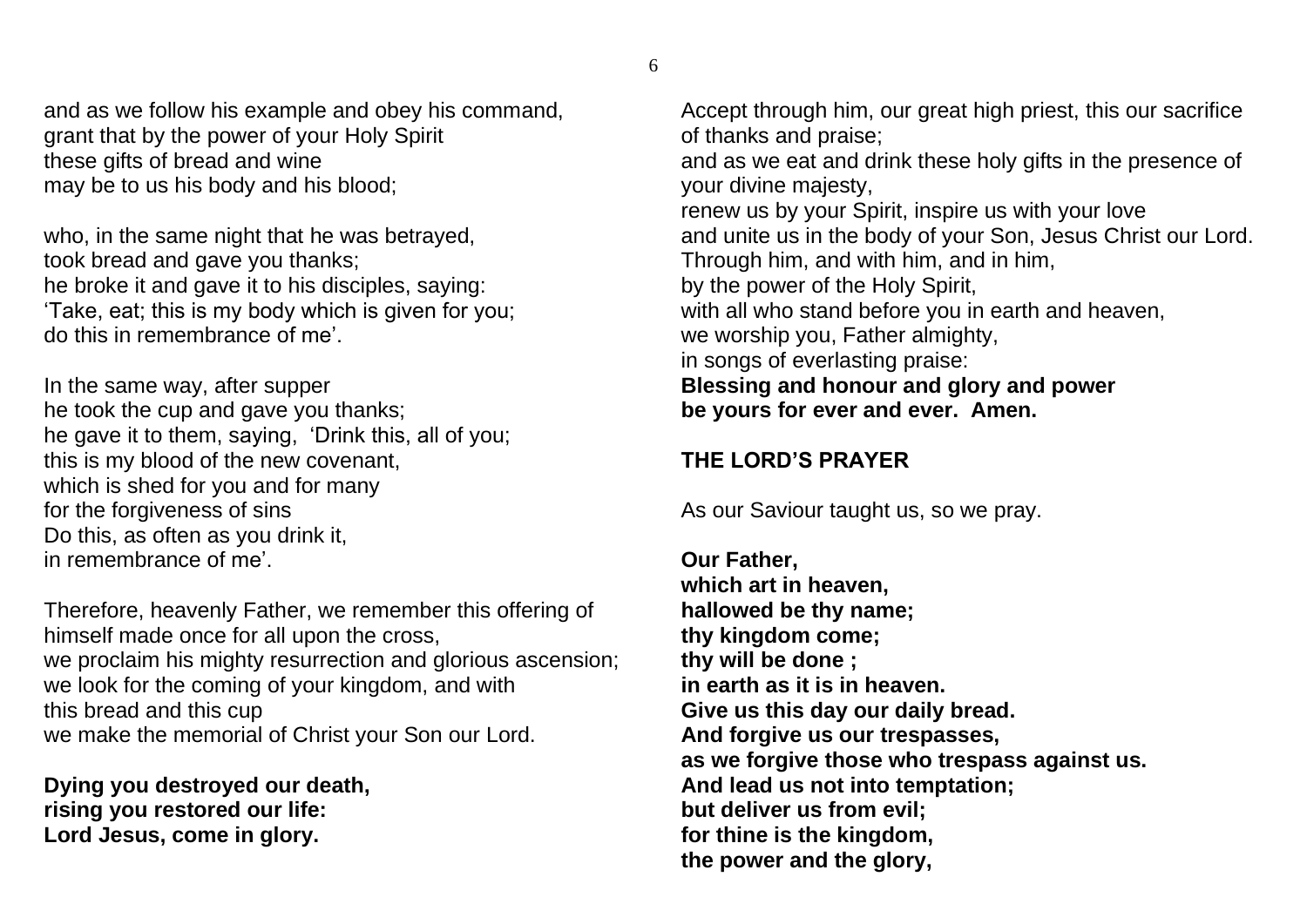**for ever and ever. Amen.**

#### **THE BREAKING OF THE BREAD**

We break this bread to share in the body of Christ.

**Though we are many, we are one body, because we all share in one bread.**

**Lamb of God, you take away the sin of the world, have mercy on us.**

**Lamb of God, you take away the sin of the world, have mercy on us.**

**Lamb of God, you take away the sin of the world, grant us peace.**

# **THE GIVING OF COMMUNION**

Alleluia! Christ our Passover is sacrificed for us. **Therefore let us keep the feast. Alleluia!**

*Please walk to collect the bread in both hands at the altar and resume your seat before consuming. If you wish to* 

*receive a blessing please indicate this by holding your arms by your sides.*

# **THE PRAYERS AFTER COMMUNION**

**We thank you, Lord, that you have fed us in this physical and spiritual sacrament, united us with Christ, and given us a foretaste of the heavenly banquet prepared for all peoples. Amen.**

#### **THE FINAL HYMN**

O Jesus, I have promised to serve Thee to the end; Be Thou forever near me, my Master and my Friend; I shall not fear the battle if Thou art by my side, Nor wander from the pathway if Thou wilt be my Guide.

O Jesus, Thou hast promised to all who follow Thee That where Thou art in glory there shall Thy servant be. And Jesus, I have promised to serve Thee to the end; O give me grace to follow, my Master and my Friend.